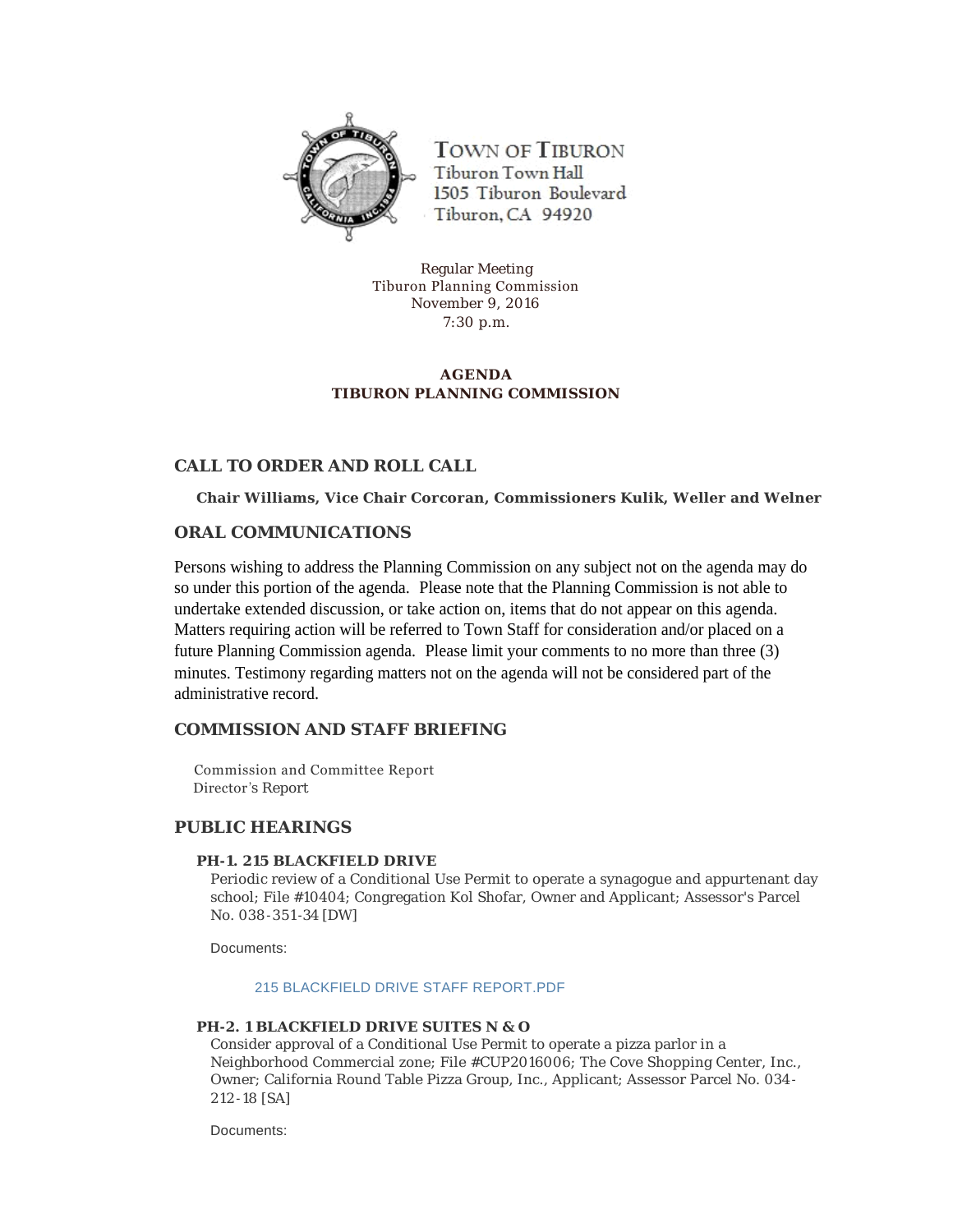# **ACTION ITEMS**

#### **AI-1. 27 MAIN STREET**

Review of Conditional Use Permit to install canopy on a portion of an exterior deck for an existing restaurant (Sam's Anchor Café); File # CUP2016002; 27 Main Street LLC, Owner/Applicant; Assessor's Parcel No. 059-151 -35 [KO]

Documents:

#### [27 MAIN STREET STAFF REPORT.PDF](http://townoftiburon.org/AgendaCenter/ViewFile/Item/2393?fileID=1319)

#### **AI-2. Planning Commission Minutes - Meeting of October 26, 2016**

# **ADJOURNMENT**

#### GENERAL PUBLIC INFORMATION

#### **ASSISTANCE FOR PEOPLE WITH DISABILITIES**

In compliance with the Americans with Disabilities Act, if you need special assistance to participate in this meeting, please contact the Planning Division Secretary at (415) 435 -7390. Notification 48 hours prior to the meeting will enable the Town to make reasonable arrangements to ensure accessibility to this meeting.

### **AVAILABILITY OF INFORMATION**

Copies of Design Review Board Agendas, Staff Reports, project files and other supporting data are available for viewing and inspection at Town Hall during business hours. Agendas and Staff Reports are also available at the Belvedere -Tiburon Public Library and on the Town of Tiburon website (www.ci.tiburon.ca.us) after 5:00 PM on the Friday prior to the regularly scheduled meeting. Any documents produced by the Town and distributed to a majority of the Design Review Board regarding any item on this agenda, including agenda -related documents produced by the Town after distribution of the agenda packet at least 72 hours in advance of the Board meeting, will be available for public inspection at Town Hall, 1505 Tiburon Boulevard, Tiburon, CA 94920. Upon request, the Town will provide written agenda materials in appropriate alternative formats, or

disability -related modification or accommodation, including auxiliary aids or services, to enable individuals with disabilities to participate in public meetings. Please deliver or cause to be delivered a written request (including your name, mailing address, phone number and brief description of the requested materials and preferred alternative format or auxiliary aid or service) at least five (5) days before the meeting to the Planning Division Secretary at the above address.

#### **PUBLIC HEARING ITEMS AND BUSINESS ITEMS**

Public Hearing items and Business items provide the general public and interested parties an opportunity to speak regarding items that typically involve an action or decision made by the Board. If you challenge any decision in court, you may be limited to raising only those issues you or someone else raised at the meeting, or in written correspondence delivered to the Board at, or prior to, the meeting.

#### **GENERAL PROCEDURE ON ITEMS AND TIME LIMIT GUIDELINES FOR SPEAKERS**

The Design Review Board's general procedure on items and time limit guidelines for speakers are:

- Staff Update on Item (if any)
- Applicant Presentation  $-5$  to 20 minutes
- Design Review Board questions of staff and/or applicant
- Public Testimony (depending on the number of speakers) 3 to 5 minutes for each speaker; members of the audience may not allocate their testimony time to other speakers
- Applicant may respond to public comments  $-3$  minutes
- **•** Design Review Board closes the public testimony period, deliberates and votes (as warranted)
- $\bullet$  Time limits and procedures may be modified in the reasonable discretion of the Chairman